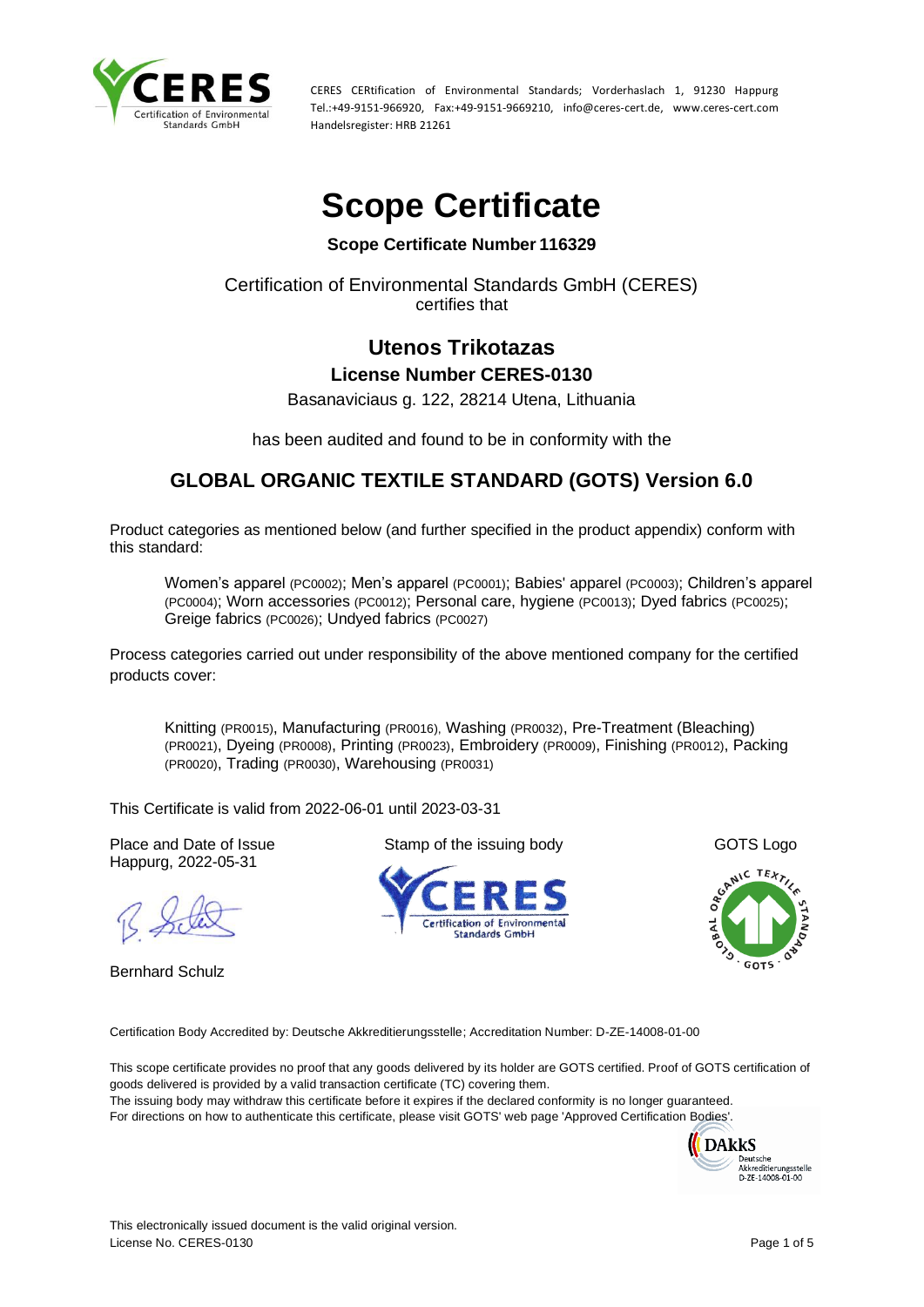

#### Scope Certificate Number 116329 Utenos Trikotazas GOTS Version 6.0

Under scope of this certificate, the following products are covered.

#### **Products Appendix**

| <b>Product Category</b>                                                                                       | <b>Product Details</b>                                                                                                                                                                                                                                                                                               | <b>Material composition</b>                                                                                                                                                           | Label<br>Grade |
|---------------------------------------------------------------------------------------------------------------|----------------------------------------------------------------------------------------------------------------------------------------------------------------------------------------------------------------------------------------------------------------------------------------------------------------------|---------------------------------------------------------------------------------------------------------------------------------------------------------------------------------------|----------------|
| Women's apparel (PC0002)<br>Men's apparel (PC0001)<br>Babies' apparel (PC0003)<br>Children's apparel (PC0004) | T-shirts (PD0007), Pants,<br>Trousers (PD0003), Shirts,<br>blouses (PD0005), Dresses,<br>Skirts (PD0011), Brassieres<br>(PD0012), Vests (PD0001),<br>Sweaters (PD0004),<br>Undergarment, Sleepwear<br>(PD0006), Activewear,<br>sportswear (PD0008),<br>Babies' clothing (PD0013),<br>Babies' accessories<br>(PD0014) | 95-100% Organic Cotton (RM0104) +<br>0-5% Elastane (RM0160)                                                                                                                           | Organic        |
| Women's apparel (PC0002)<br>Men's apparel (PC0001)                                                            | Sweaters (PD0004), Shirts,<br>Blouses (PD0005), T-shirts<br>(PD0007)                                                                                                                                                                                                                                                 | 95-100% Organic Wool (RM0079) +<br>0-5% Elastane (RM0160)                                                                                                                             | Organic        |
| Women's apparel (PC0002)<br>Men's apparel (PC0001)                                                            | Sweaters (PD0004),<br>T-shirts (PD0007), Shirts,<br>Blouses (PD0005), Dresses,<br>Skirts (PD0011), Vests<br>(PD0001)                                                                                                                                                                                                 | 100% Organic Linen (RM0110)                                                                                                                                                           | Organic        |
| Women's apparel (PC0002)<br>Men's apparel (PC0001)                                                            | Sweaters (PD0004),<br>T-shirts (PD0007), Shirts,<br>Blouses (PD0005), Pants,<br>trousers (PD0003),<br>Undergarment (PD0006)                                                                                                                                                                                          | 49% Organic Wool (RM0079) +<br>51% Organic Cotton (RM0104)<br>55% Organic Wool (RM0079) +<br>45% Organic Cotton (RM0104)<br>61% Organic Linen (RM0110)<br>39% Organic Cotton (RM0104) | Organic        |
| Women's apparel (PC0002)                                                                                      | T-shirts (PD0007),<br>Vests (PD0001)                                                                                                                                                                                                                                                                                 | 31% Organic Linen (RM0110) +<br>69% Organic Cotton (RM0104)<br>51% Organic Linen (RM0110) +<br>49% Organic Cotton (RM0104)                                                            | Organic        |

Happurg, 2022-05-31

Bernhard Schulz



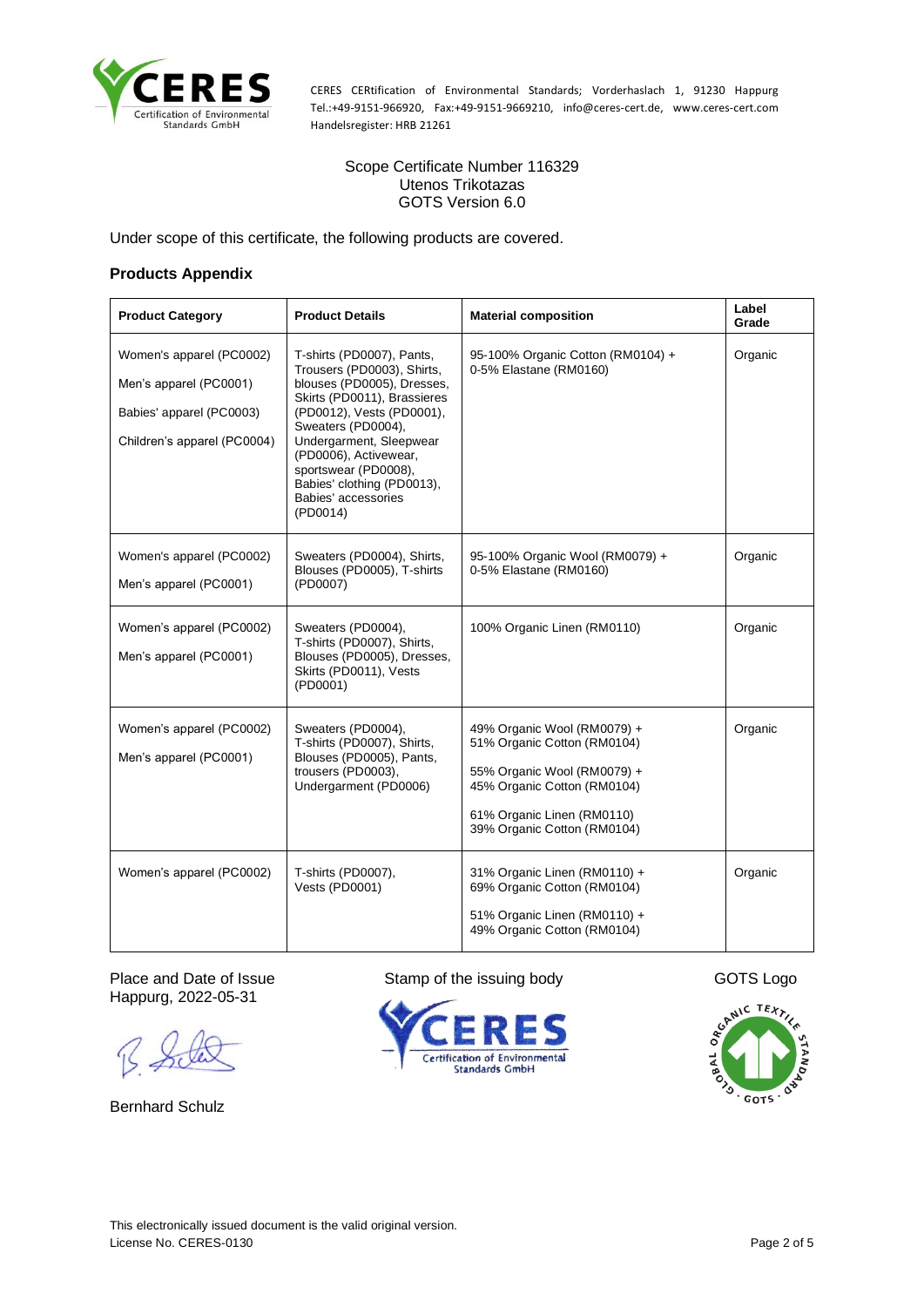

Scope Certificate Number 116329 Utenos Trikotazas GOTS Version 6.0

Under scope of this certificate, the following products are covered.

#### **Products Appendix**

| <b>Product Category</b>                                                                                       | <b>Product Details</b>                                                                                              | <b>Material composition</b>                                                                                                                                       | Label<br>Grade       |
|---------------------------------------------------------------------------------------------------------------|---------------------------------------------------------------------------------------------------------------------|-------------------------------------------------------------------------------------------------------------------------------------------------------------------|----------------------|
| Women's apparel (PC0002)<br>Men's apparel (PC0001)                                                            | Shirts, Blouses (PD0005), T-<br>shirts (PD0007)                                                                     | 70% Organic Cotton (RM0104) +<br>30% Hemp (RM0114)<br>80% Organic Cotton (RM0104) +<br>20% Linen (RM0108)<br>85% Organic Cotton (RM0104) +<br>15% Nettle (RM0138) | Made with<br>Organic |
| Women's apparel (PC0002)<br>Men's apparel (PC0001)<br>Babies' apparel (PC0003)<br>Children's apparel (PC0004) | T-shirts (PD0007),<br>Activewear, Sportswear<br>(PD0008), Shirts, Blouses<br>(PD0005), Babies' clothing<br>(PD0013) | 80% Organic Cotton (RM0104) +<br>20% Wool (RM0077)                                                                                                                | Made with<br>Organic |
| Babies' apparel (PC0003)                                                                                      | Babies' clothing (PD0013),<br>Babies' accessories<br>(PD0014)                                                       | 90% Organic Cotton (RM0104) +<br>10% Wool (RM0077)                                                                                                                | Made with<br>Organic |
| Women's apparel (PC0002)                                                                                      | Pants, Trousers (PD0003)                                                                                            | 92% Organic Cotton (RM0104) +<br>8% Elastane (RM0160)                                                                                                             | Made with<br>Organic |
| Women's apparel (PC0002)                                                                                      | Pants, Trousers (PD0003),<br>Sweaters (PD0004)                                                                      | 94% Organic Cotton (RM0104) +<br>6% Elastane (RM0160)                                                                                                             | Made with<br>Organic |
| Women's apparel (PC0002)                                                                                      | Sweaters (PD0004)                                                                                                   | 80% Organic Cotton (RM0104) +<br>20% Lyocell (RM0226)                                                                                                             | Made with<br>Organic |
| Women's apparel (PC0002)                                                                                      | T-shirts (PD0007),<br>Undergarment, sleepwear<br>(PD0006)                                                           | 85% Organic Cotton (RM0104) +<br>15% Silk (RM0065)                                                                                                                | Made with<br>Organic |
| Women's apparel (PC0002)<br>Men's apparel (PC0001)                                                            | Shirts, Blouses (PD0005),<br>Dresses (PD0011)                                                                       | 88% Organic Wool (RM0079) +<br>12% Silk (RM0065)                                                                                                                  | Made with<br>Organic |

Place and Date of Issue Stamp of the issuing body GOTS Logo Happurg, 2022-05-31

Bernhard Schulz



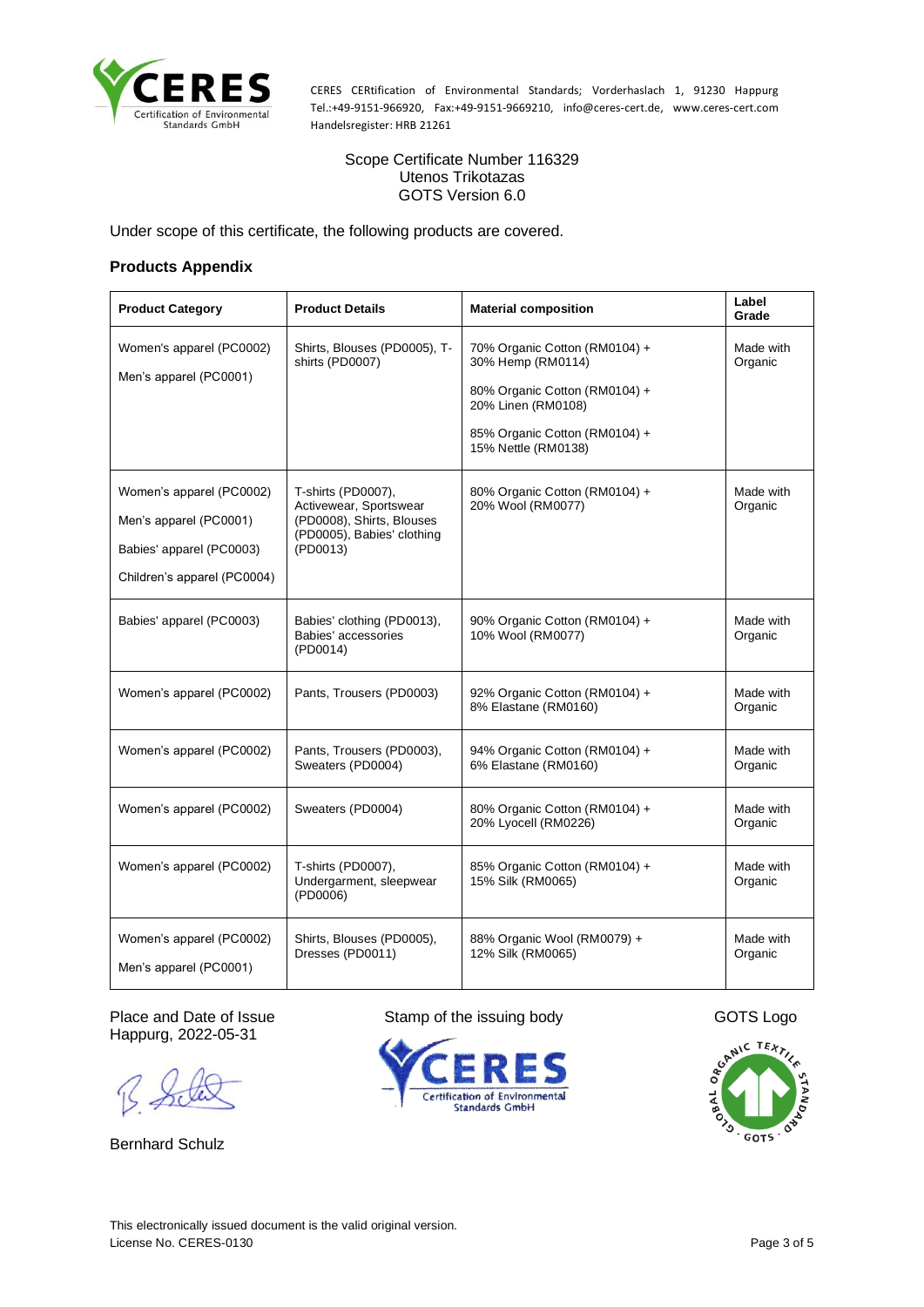

Scope Certificate Number 116329 Utenos Trikotazas GOTS Version 6.0

Under scope of this certificate, the following products are covered.

#### **Products Appendix**

| <b>Product Category</b>                                                     | <b>Product Details</b>                                                                        | <b>Material composition</b>                                                                                                                                                                                                                                                                                                                                                                                          | Label<br>Grade       |
|-----------------------------------------------------------------------------|-----------------------------------------------------------------------------------------------|----------------------------------------------------------------------------------------------------------------------------------------------------------------------------------------------------------------------------------------------------------------------------------------------------------------------------------------------------------------------------------------------------------------------|----------------------|
| Women's apparel (PC0002)<br>Men's apparel (PC0001)                          | Shirts, Blouses (PD0005),<br>Dresses (PD0011),<br>T-Shirts (PD0007),<br>Undergarment (PD0006) | 70% Organic Wool (RM0079) +<br>30% Silk (RM0065)                                                                                                                                                                                                                                                                                                                                                                     | Made with<br>Organic |
| Worn accessories (PC0012)                                                   | Scarves (PD0028), Hats,<br>Caps, Head coverings<br>(PD0030)                                   | 100% Organic Cotton (RM0104)                                                                                                                                                                                                                                                                                                                                                                                         | Organic              |
| Dyed fabrics (PC0025)<br>Greige fabrics (PC0026)<br>Undyed fabrics (PC0027) | Knitted fabrics (PD0058)                                                                      | 95-100% Organic Cotton (RM0104) + 0-5%<br>Elastane (RM0160)<br>95-100% Organic Wool (RM0079) +<br>0-5% Elastane (RM0160)<br>100% Organic Linen (RM0110)<br>45-51% Organic Cotton (RM0104) +<br>49-55% Organic Wool (RM0079)<br>31-61% Organic Linen (RM0110)<br>39-69% Organic Cotton (RM0104)                                                                                                                       | Organic              |
| Dyed fabrics (PC0025)<br>Greige fabrics (PC0026)<br>Undyed fabrics (PC0027) | Knitted fabrics (PD0058)                                                                      | 70-80% Organic Cotton (RM0104) +<br>20-30% Lyocell (RM0226)<br>92-94% Organic Cotton (RM0104) +<br>6-8% Elastane (RM0160)<br>80-90% Organic Cotton (RM0104) +<br>10-20% Wool (RM0077)<br>70% Organic Cotton (RM0104) +<br>30% Hemp (RM0114)<br>85% Organic Cotton (RM0104) +<br>15% Nettle (RM0138)<br>80% Organic Cotton (RM0104) +<br>20% Linen (RM0108)<br>70-88% Organic Wool (RM0079) +<br>12-30% Silk (RM0065) | Made with<br>Organic |

Happurg, 2022-05-31

Bernhard Schulz